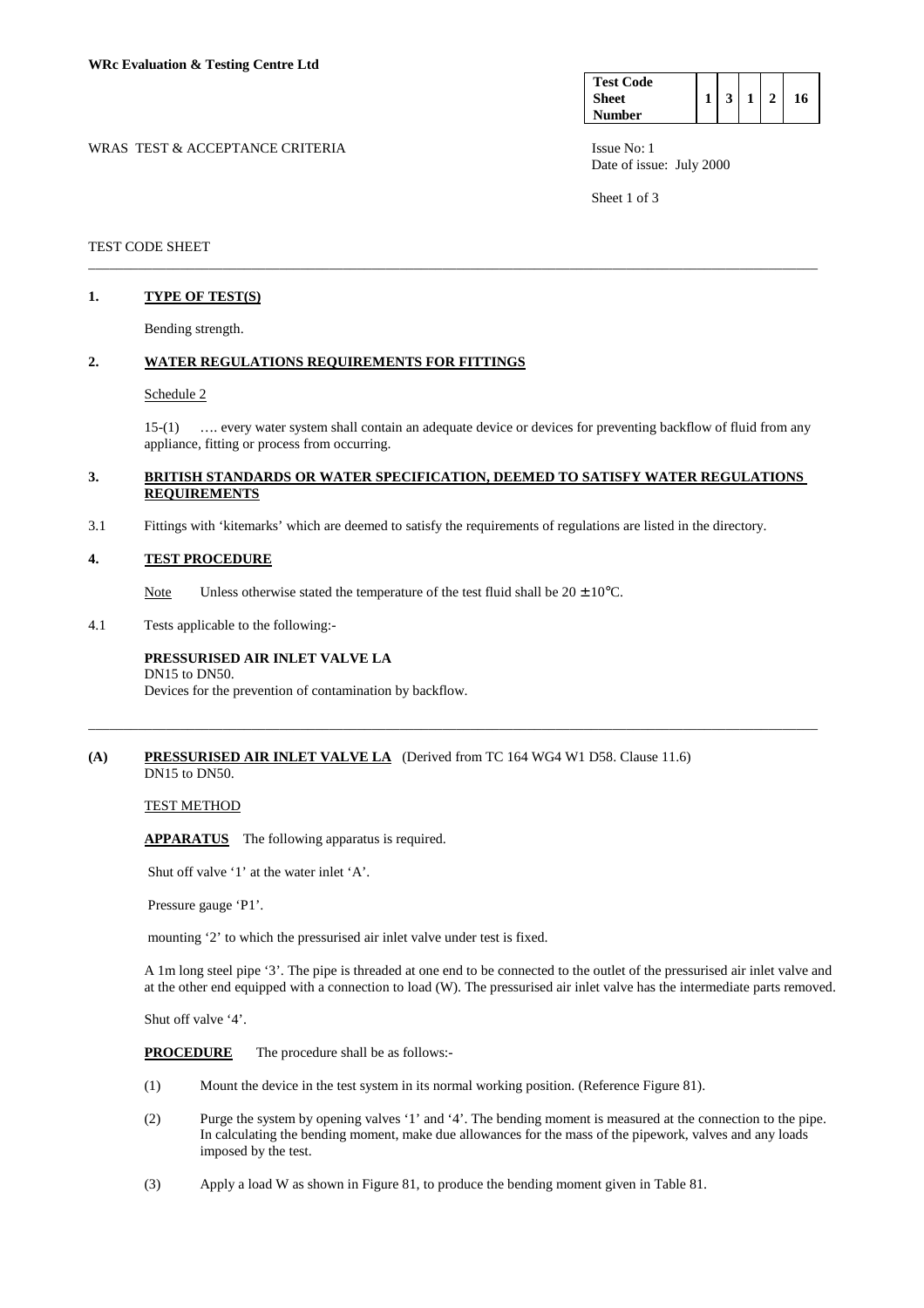| <b>Test Code</b> |  |  |    |
|------------------|--|--|----|
| <b>Sheet</b>     |  |  | 16 |
| <b>Number</b>    |  |  |    |

 Issue No: 1 Date of issue: July 2000

Sheet 2 of 3

- (4) Gradually apply pressure up to  $0.5 \pm 0.1$  bar.
- (5) Hold for 5 minutes  $\pm$  30 seconds.
- (6) Gradually increase the pressure over 30 seconds, to 16 bar  $\pm$  0.5 bar.
- (7) Hold for 5 minutes  $\pm$  30 seconds.

| <b>Nominal size - DN</b>                           | 15 | 20  | 25  | 32  | 40  | 50  |
|----------------------------------------------------|----|-----|-----|-----|-----|-----|
| <b>Bending moment for</b><br>Thread ends - Nm      | 80 | 150 | 300 | 400 | 500 | 600 |
| <b>Bending moment for</b><br>compression ends - Nm | 50 | 85  | 125 | 160 | 200 | 300 |

# **5. ACCEPTANCE CRITERIA**

There shall be no leakage or permanent deformation of the body of the device. Nor leakage at the air inlets.

\_\_\_\_\_\_\_\_\_\_\_\_\_\_\_\_\_\_\_\_\_\_\_\_\_\_\_\_\_\_\_\_\_\_\_\_\_\_\_\_\_\_\_\_\_\_\_\_\_\_\_\_\_\_\_\_\_\_\_\_\_\_\_\_\_\_\_\_\_\_\_\_\_\_\_\_\_\_\_\_\_\_\_\_\_\_\_\_\_\_\_\_\_\_\_\_\_\_\_\_\_\_\_

# **Table 81**